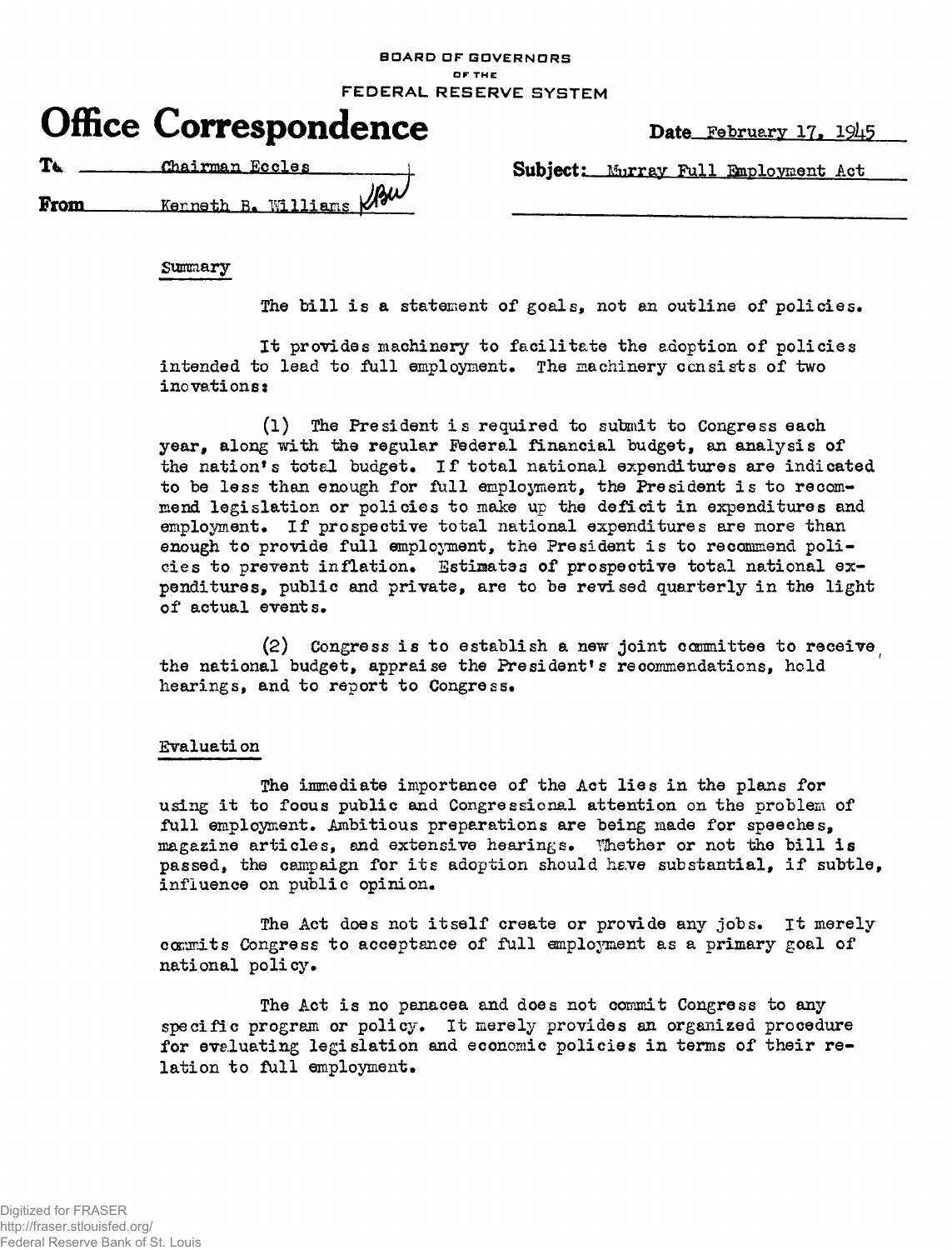The Act does not guarantee a job to any individual. It is, rather, intended to establish an economic environment in which adequate job opportunities are available. It does not contemplate the elimination of all unemployment. Some unemployment is desirable and necessary to assure flexibility in a dynamic economy. The Act does not contain a definition of full employment in terms of 60 million, or any other specific number of, jobs.

The Act will provide a powerful sounding board for those groups favoring full employment policies and the assumption by government of increased responsibility for the operation of the economy.

Even though the Act does nothing concrete about assuring full employment, opposition is substantial and will become greater. The opposition is not concerned with what the Act contains but with the economic philosophy underlying it. The Act implies, in the way it states the problem, acceptance of the over-saving thesis and many of its sponsors accept this analysis of the functioning of the economic system. However, the Act contains no commitment to the over-saving thesis and in the hands of a conservative President and a conservative Congress policies expressing opposite views about economic affairs probably would be adopted.

## Meaning of Full Employment

The term "full employment" should not be taken too literally. No one favoring a policy of "full employment" contemplates making employment the only goal of society. If it were the only goal, we would discard democracy, free enterprise, and freedom of opportunity and obtain "full employment" easily by adopting Fascism or developing a slave economy. Within the context of the American or British environment, however, "full employment" is merely a convenient short phrase intended to mean that the economy should operate at full capacity, that it should provide jobs, higher living standards, and greater freedom of opportunity for most people. It is properly taken for granted that "full employment" is not to be obtained at the expense of individual freedom or by infringement upon the dignity of the individual as the fundamental basis of democracy. Thus, in this context "full employment" is eminently democratic and rigidly anti-fascist.

"Full employment" does not mean the complete absence of unemployment. In a dynamic economy there will always be sane unemployment as people shift jobs, industries expand and contract, and markets change under the pressure of consumer choice. "Full employment" merely means that unemployment should be reduced to the practical minimum and that those who are able to work and want to work should not be forced to remain

**- 2 -**